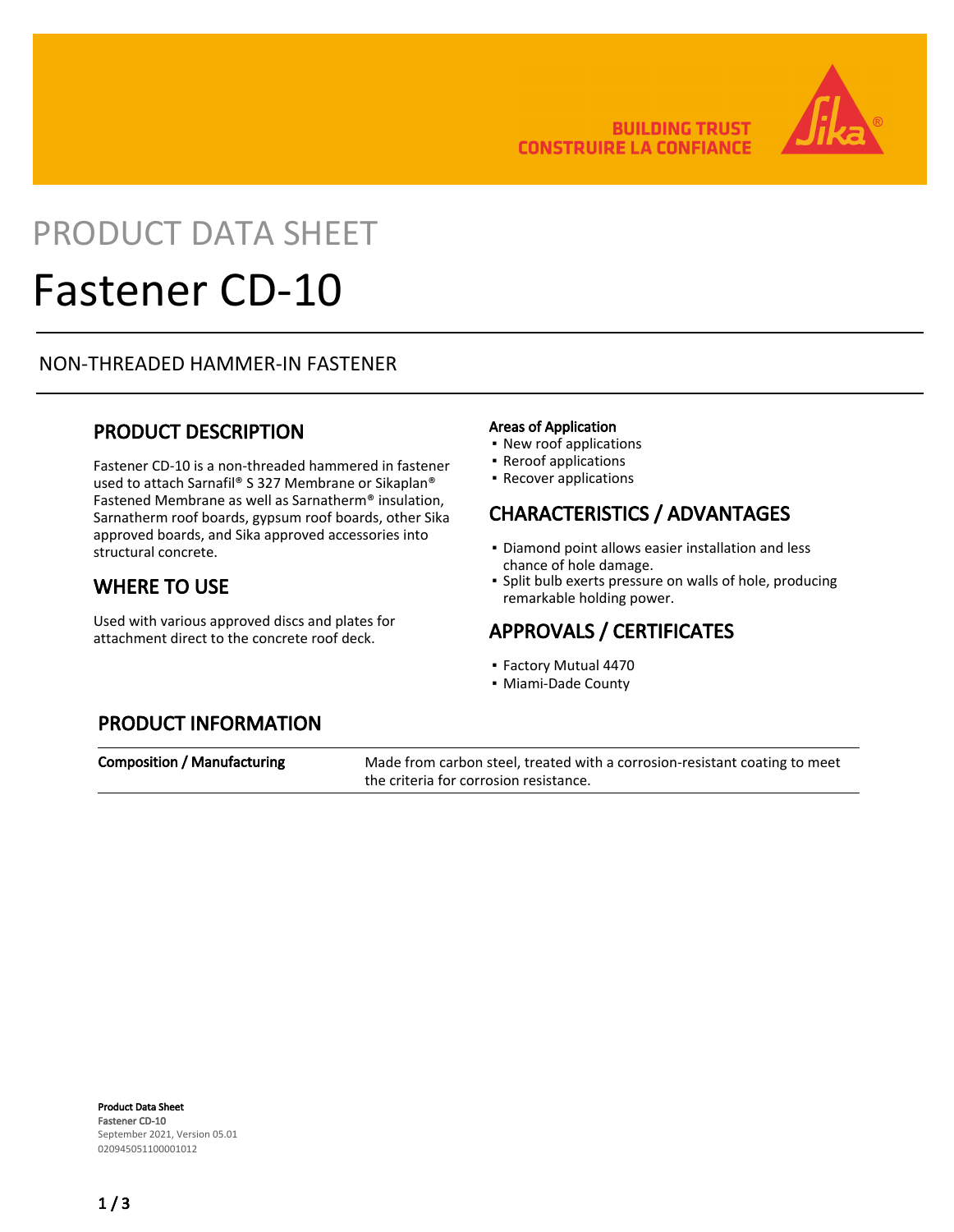| Packaging                 | Length                                 | Packaging  | Weight          |
|---------------------------|----------------------------------------|------------|-----------------|
|                           | 51 mm (2")                             | 500 / Box  | 5.9 kg (13 lb)  |
|                           | 64 mm (2.5")                           | 500 / Box  | 7.2 kg (16 lb)  |
|                           | 76 mm (3")                             | 500 / Box  | 8.2 kg (18 lb)  |
|                           | 89 mm (3.5")                           | 500 / Box  | 9.5 kg (21 lb)  |
|                           | 102 mm (4")                            | 500 / Box  | 10.4 kg (23 lb) |
|                           | 114 mm (4.5")                          | $500/$ Box | 11.3 kg (25 lb) |
|                           | 127 mm (5")                            | 500 / Box  | 12.7 kg (28 lb) |
|                           | 140 mm (5.5")                          | 500 / Box  | 14.1 kg (31 lb) |
|                           | 152 mm (6")                            | 500 / Box  | 15.0 kg (33 lb) |
|                           | 178 mm (7")                            | 500 / Box  | 17.2 kg (38 lb) |
|                           | 203 mm (8")                            | 500 / Box  | 20.0 kg (44 lb) |
|                           | 229 mm (9")                            | $250/$ Box | 11.3 kg (25 lb) |
|                           | 254 mm (10")                           | 250 / Box  | 12.7 kg (28 lb) |
|                           | 279 mm (11")                           | 250 / Box  | 14.1 kg (31 lb) |
|                           | 305 mm (12")                           | 250 / Box  | 15.0 kg (33 lb) |
| Appearance / Colour       | <b>Black</b>                           |            |                 |
| <b>Shelf Life</b>         | N/A                                    |            |                 |
| <b>Storage Conditions</b> | N/A                                    |            |                 |
| <b>Head Type</b>          | Flat Head, Diameter: 11 mm (0.435")    |            |                 |
| <b>Thread</b>             | Smooth Shank Diameter: 5.5 mm (0.215") |            |                 |

## BASIS OF PRODUCT DATA

Product properties are typically averages, obtained under laboratory conditions. Reasonable variations can be expected on-site due to local factors, including environment, preparation, application, curing and test methods.

## OTHER DOCUMENTS

#### Availability

Fastener CD-10 is available directly from Sika Canada Authorized Applicators when used within a Sika® Sarnafil® Roofing or Waterproofing System. Contact Sika Canada or visit our website at www.sika.ca for further information.

#### **Warranty**

Upon successful completion of the installed roof by the Sika Canada Authorized Applicator, Sika Canada can provide a Warranty to the Building Owner via the Authorized Applicator.

## ENVIRONMENT, HEALTH & SAFETY

This product is a manufactured article that does not require Safety Data Sheets to be marketed, transported or applied at the jobsite, according to the Hazardous Product Act - Section 2. Based on our current knowledge, this product is not classified as dangerous and does not contain any hazardous materials. Always wear personal protective equipment (including safety

Product Data Sheet Fastener CD-10 September 2021, Version 05.01 020945051100001012

goggles and gloves) to manipulate and install Sika® products.

## **MAINTENANCE**

As a prudent preventative measure, Sika Canada recommends that the Owner or that the Owner's designated representative inspect the installed roof system for damage, flashings, plugged drains, weathered sealants, etc. at least twice a year and after each storm.

## LOCAL RESTRICTIONS

Note that as a result of specific local regulations the declared data and recommended uses for this product may vary from country to country. Consult the local Product Data Sheet for exact product data and uses.



**BUILDING TRUST CONSTRUIRE LA CONFIANCE**